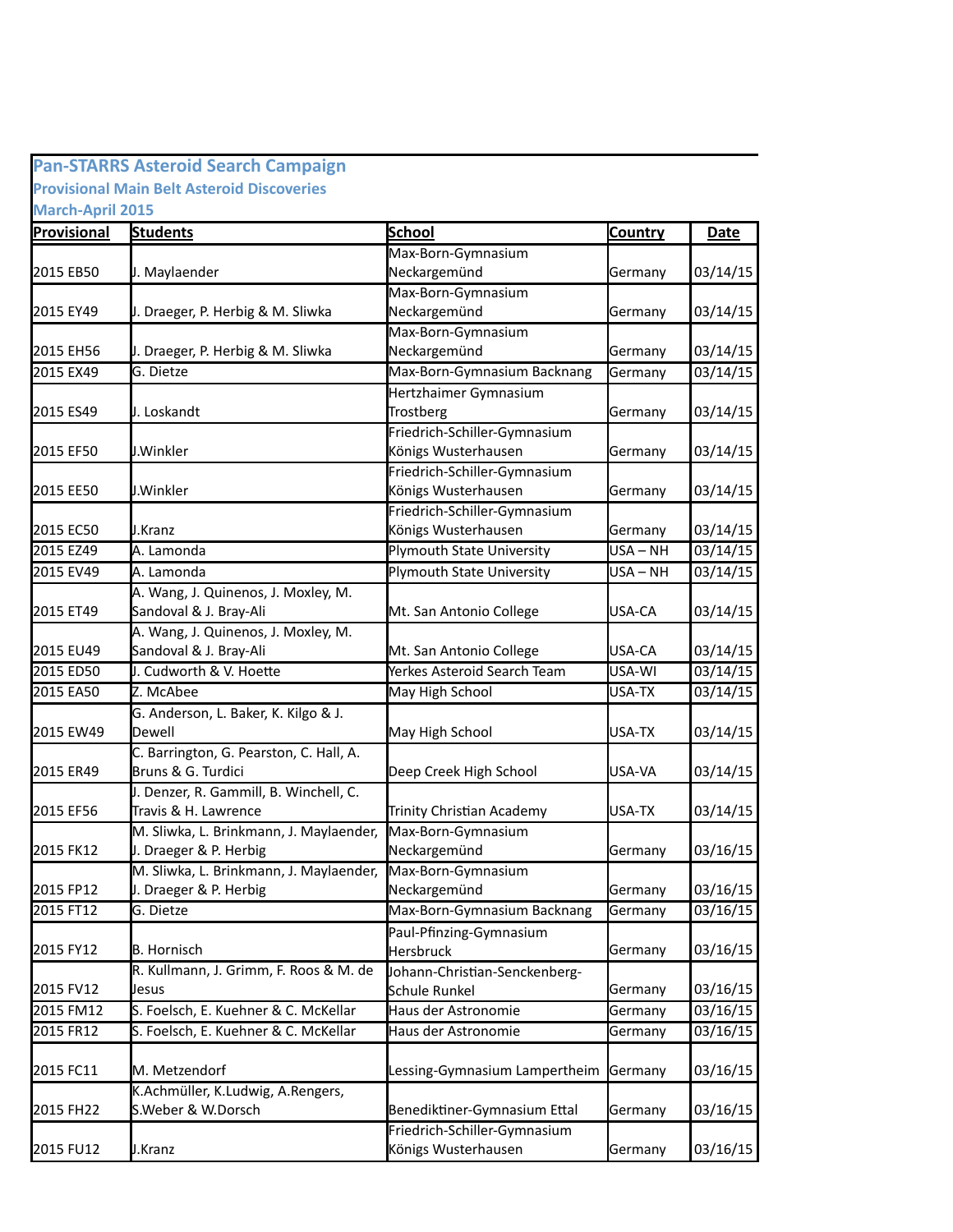| 2015 FB11  | Ph. Kompa                                  | Carl-Bosch-Gymnasium<br>Ludwigshafen | Germany         | 03/16/15              |
|------------|--------------------------------------------|--------------------------------------|-----------------|-----------------------|
|            |                                            | Carl-Bosch-Gymnasium                 |                 |                       |
| 2015 FS11  | Ph. Kompa                                  | Ludwigshafen                         | Germany         | 03/16/15              |
|            | A. Lamonda                                 |                                      | USA-NH          |                       |
| 2015 FE22  |                                            | Plymouth State University            |                 | 03/16/15              |
| 2015 FT11  | J. Pye, C. Krach & S. McGaughey            | UH Maui College                      | USA-HI          | 03/16/15              |
| 2015 FD22  | J. Pye, C. Krach & S. McGaughey            | UH Maui College                      | USA-HI          | 03/16/15              |
|            | M. Reitz, R. Miller, N. Chiapputo & H.     |                                      |                 |                       |
| 2015 FN11  | Camperlengo                                | Colleyville Heritage High School     | USA-TX          | 03/16/15              |
| 2015 FO12  | G. Anderson, C. Hardy & Z. McAbee          | May High School                      | USA-TX          | 03/16/15              |
| 2015 FW11  | C. Hafey & C. Cason                        | <b>Brookhaven College</b>            | USA-TX          | 03/16/15              |
|            | B. Shearer, K. Vandenberg, A. Burford, S.  |                                      |                 |                       |
| 2015 FC12  | Godwin & R. Long                           | Deep Creek High School               | USA-VA          | 03/16/15              |
|            | D. Reyesvalles, D. Neidig, K. Costanza, J. |                                      |                 |                       |
| 2015 FU11  | Graham & C. Butts                          | Deep Creek High School               | USA-VA          | 03/16/15              |
|            | H. Furr, C. House, H. Manning, E.          |                                      |                 |                       |
| 2015 FX12  | Sokolovich & M. Kukawa                     | Delta State University               | USA-MS          | 03/16/15              |
| 2015 FF22  | C. Stacy, H. Mei, K. Odden & C. Odden      | Phillips Academy                     | USA-MA          | 03/16/15              |
| 2015 FE12  | C. Stacy, H. Mei, K. Odden & C. Odden      | Phillips Academy                     | USA-MA          | 03/16/15              |
|            | E. Rocha, G. Reyes, G. Fernandez & G.      | Observatorio Liceo Barros Blancos    |                 |                       |
| 2015 FP11  | Corrales                                   | No. 2                                | Uruguay         | 03/16/15              |
| 2015 FL11  | A.Sharma & H.Narnoli                       | The Astro Hunters                    | India           | 03/16/15              |
|            | M. Ojica, St. Prisacariu, D. Sandu, A.     |                                      |                 |                       |
| 2015 FH11  | Avramiuc & I. Ungureanu                    | Miron Costin High School             | Romania         | 03/16/15              |
|            | M. Ojica, St. Prisacariu, D. Sandu, A.     |                                      |                 |                       |
| 2015 FJ11  | Avramiuc & I. Ungureanu                    | Miron Costin High School             | Romania         | 03/16/15              |
|            | M. Ojica, St. Prisacariu, D. Sandu, A.     |                                      |                 |                       |
| 2015 FF12  | Avramiuc & I. Ungureanu                    | Miron Costin High School             | Romania         | 03/16/15              |
|            | A. Gomes, A. Matheus, C. Crespo, G.        |                                      |                 |                       |
| 2015 FG12  | Franco and T. Salles                       | Clube de Astronomia Louis Cruls      | Brazil          | 03/16/15              |
|            | R. Sancadas, M. Neta, A. Vale, Z. Ramos    |                                      |                 |                       |
| 2015 FO11  | & E. Bettencourt                           | NUCLIO Asteroid Search Team-1        | Portugal        | 03/16/15              |
|            | R. Sancadas, M. Neta, A. Vale, Z. Ramos    |                                      |                 |                       |
| 2015 FM11  | & E. Bettencourt                           | NUCLIO Asteroid Search Team-1        | Portugal        | 03/16/15              |
|            | S. Bernardo, P. Santos, F. Barbosa, C.     |                                      |                 |                       |
| 2015 FB22  | Ribeiro, M. Moreira & P. Ferreira          | NUCLIO Asteroid Search Team-2        | Portugal        | 03/16/15              |
|            | A. Dolacka, M. Korzeniewski & K.           |                                      |                 |                       |
| 2015 FX11  | Swierzynska                                | Gimnazjum Miejskie w Sierpcu         | Poland          | 03/16/15              |
|            |                                            |                                      |                 |                       |
| 2015 FX11  | P.Czajkowski, P. Pylko & E. Wolkowycka     | 3 LO Bialystok                       | Poland          | 03/16/15              |
|            | L. Jester, L. Hoxha, M. Mannes & R.        | Johann-Christian-Senckenberg-        |                 |                       |
| 2015 FX68  | Wittmann                                   | Schule Runkel                        | Germany         | 03/18/15              |
|            | K.Achmüller, K.Ludwig, A.Rengers,          |                                      |                 |                       |
| 2015 FY68  | S.Weber & W.Dorsch                         | Benediktiner-Gymnasium Ettal         | Germany         | 03/18/15              |
| 2015 FW68  | A. Lamonda                                 | Plymouth State University            | USA-NH          | 03/18/15              |
|            | B. Wulf, J. Cudworth, B. O'Brien & V.      |                                      |                 |                       |
| 2015 FP68  | Hoette                                     | Yerkes Asteroid Search Team          | USA-WI          | 03/18/15              |
|            | D. Rothrock, M. Ivy, R. Fullen & C.        |                                      |                 |                       |
| 2015 FG345 | McBee                                      | Madisonville High School             | USA-TX          | 03/18/15              |
| 2015 FV68  | V. Radeva & I. Dimitrova                   | Astronomical Observatory, Varna      | <b>Bulgaria</b> | 03/18/15              |
| 2015 FU68  | V. Radeva & I. Dimitrova                   | Astronomical Observatory, Varna      | <b>Bulgaria</b> | $\overline{0}3/18/15$ |
| 2015 FV70  | G. Bruscato                                | Colégio Farroupilha                  | <b>Brazil</b>   | 03/18/15              |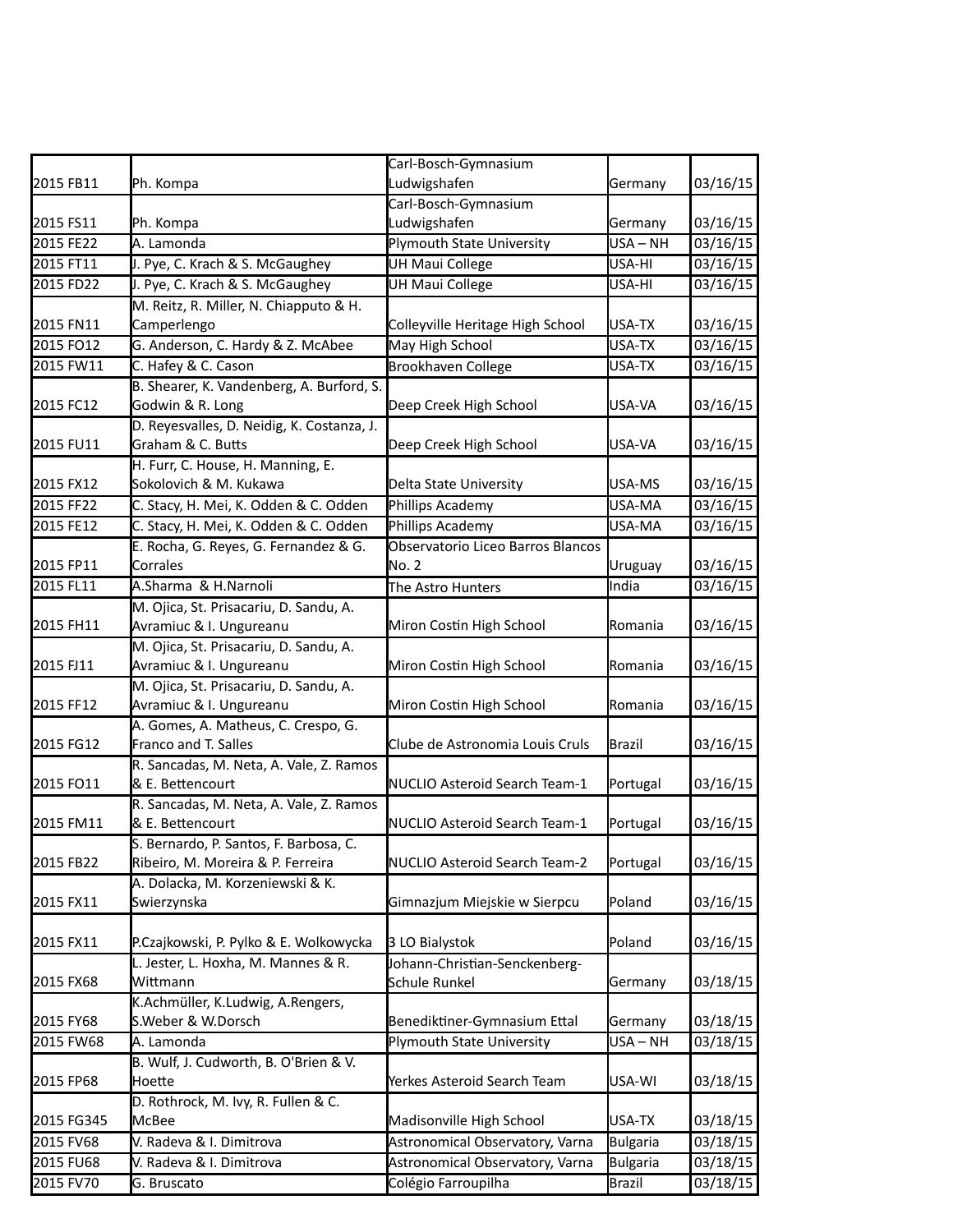|            | F. Garrido, N. Gomez, P. Gonzalez, G.                                  | Observatorio Liceo Barros Blancos |                 |          |
|------------|------------------------------------------------------------------------|-----------------------------------|-----------------|----------|
| 2015 FR68  | Reyes & A. Pereiras                                                    | No. 2                             | Uruguay         | 03/18/15 |
|            | A. Gomes, A. Matheus, C. Crespo, G.                                    |                                   |                 |          |
| 2015 FT68  | Franco & T. Salles                                                     | Clube de Astronomia Louis Cruls   | Brazil          | 03/18/15 |
|            | S. Bruschy, T.Cunha, F.Ruas, P.Carneiro,                               |                                   |                 |          |
| 2015 FN68  | M. Barbosa, E. Santos & H. Pereira                                     | NUCLIO Asteroid Search Team-2     | Portugal        | 03/18/15 |
|            | S. Bruschy, S. Bernardo, T.Cunha, F.Ruas                               |                                   |                 |          |
| 2015 FM68  | & P.Carneiro                                                           | NUCLIO Asteroid Search Team-2     | Portugal        | 03/18/15 |
|            |                                                                        | Max-Born-Gymnasium                |                 |          |
| 2015 FG99  | J. Draeger, P. Herbig & M. Sliwka                                      | Neckargemünd                      | Germany         | 03/20/15 |
|            |                                                                        | Max-Born-Gymnasium                |                 |          |
| 2015 FH99  | J. Draeger, P. Herbig & M. Sliwka                                      | Neckargemünd                      | Germany         | 03/20/15 |
|            |                                                                        | Hertzhaimer Gymnasium             |                 |          |
| 2015 FW98  | J. Loskandt                                                            | Trostberg                         | Germany         | 03/20/15 |
|            | A. Wang, J. Quinenos, J. Moxley, M.                                    |                                   |                 |          |
| 2015 FF99  | Sandoval, C. Veda & J. Bray-Ali                                        | Mt. San Antonio College           | USA-CA          | 03/20/15 |
| 2015 FE99  | J. Pye, C. Krach & S. McGaughey                                        | <b>UH Maui College</b>            | USA-HI          | 03/20/15 |
| 2015 FC99  | J. Pye, C. Krach & S. McGaughey                                        | <b>UH Maui College</b>            | USA-HI          | 03/20/15 |
| 2015 FZ98  | J. Pye, C. Krach & S. McGaughey                                        | <b>UH Maui College</b>            | USA-HI          | 03/20/15 |
| 2015 FJ99  | C. Hafey & C. Cason                                                    | <b>Brookhaven College</b>         | USA-TX          | 03/20/15 |
| 2015 FN99  | C. Hafey & C. Cason                                                    | <b>Brookhaven College</b>         | USA-TX          | 03/20/15 |
|            | C. House, H. Manning, E. Sokolovich &                                  |                                   |                 |          |
| 2015 FM100 | M. Kukawa                                                              | Delta State University            | USA-MS          | 03/20/15 |
|            | M. Tomber, C. House, B. Saleh, H. Furr &                               |                                   |                 |          |
| 2015 FH100 | M. Kukawa                                                              | Delta State University            | USA-MS          | 03/20/15 |
| 2015 FO00  | P. Glass & C. Logan                                                    | <b>Bullard High School</b>        | USA-TX          | 03/20/15 |
| 2015 FB99  | P. Glass & C. Logan                                                    | <b>Bullard High School</b>        | USA-TX          | 03/20/15 |
| 2015 FY98  | J. Thorley, J. Watanabe & J. Hotta                                     | Mililani Middle School            | USA-HI          | 03/20/15 |
| 2015 FO100 | V. Radeva & I. Dimitrova                                               | Astronomical Observatory, Varna   | Bulgaria        | 03/20/15 |
| 2015 FJ100 | V. Radeva & I. Dimitrova                                               | Astronomical Observatory, Varna   | <b>Bulgaria</b> | 03/20/15 |
|            |                                                                        | Observatorio Liceo Barros Blancos |                 |          |
| 2015 FL99  | C.Nuñez, G.Palomeque & F.DoCanto                                       | No. 2                             | Uruguay         | 03/20/15 |
|            |                                                                        |                                   |                 |          |
|            | D. Mendes, J. Brilhante, J. Rebuge, S.                                 |                                   |                 |          |
|            | Tavares, M. Teixeira, A. Magalhães, P.                                 |                                   |                 |          |
| 2015 FV99  | Gual, A. Vale, Z. Ramos & E. Bettencourt NUCLIO Asteroid Search Team-1 |                                   | Portugal        | 03/20/15 |
|            | S.Bernardo, G. Ferreira, S. Bruschy,                                   |                                   |                 |          |
| 2015 FP99  | T.Cunha, F.Ruas & P.Carneiro                                           | NUCLIO Asteroid Search Team-2     | Portugal        | 03/20/15 |
|            |                                                                        |                                   |                 |          |
| 2015 FR100 | K.Moskal, K.Zoladz, W. Sliwa & J.Moskal                                | ZSM Nr 3 Jaslo                    | Poland          | 03/20/15 |
|            | M. Talar, P. Mrowca, T. Gniecki, K. Ogiela                             | Zespol Szkoly i Gimnazjum im. W.  |                 |          |
| 2015 FR100 | & A. Krzan                                                             | Orkana w Niedzwiedziu             | Poland          | 03/20/15 |
| 2015 FG100 | G. Singh                                                               | Asteroid Search Team India        | India           | 03/20/15 |
| 2015 FB100 | M.Alsunni                                                              | Alsunni Astronomy Club            | Sudan           | 03/20/15 |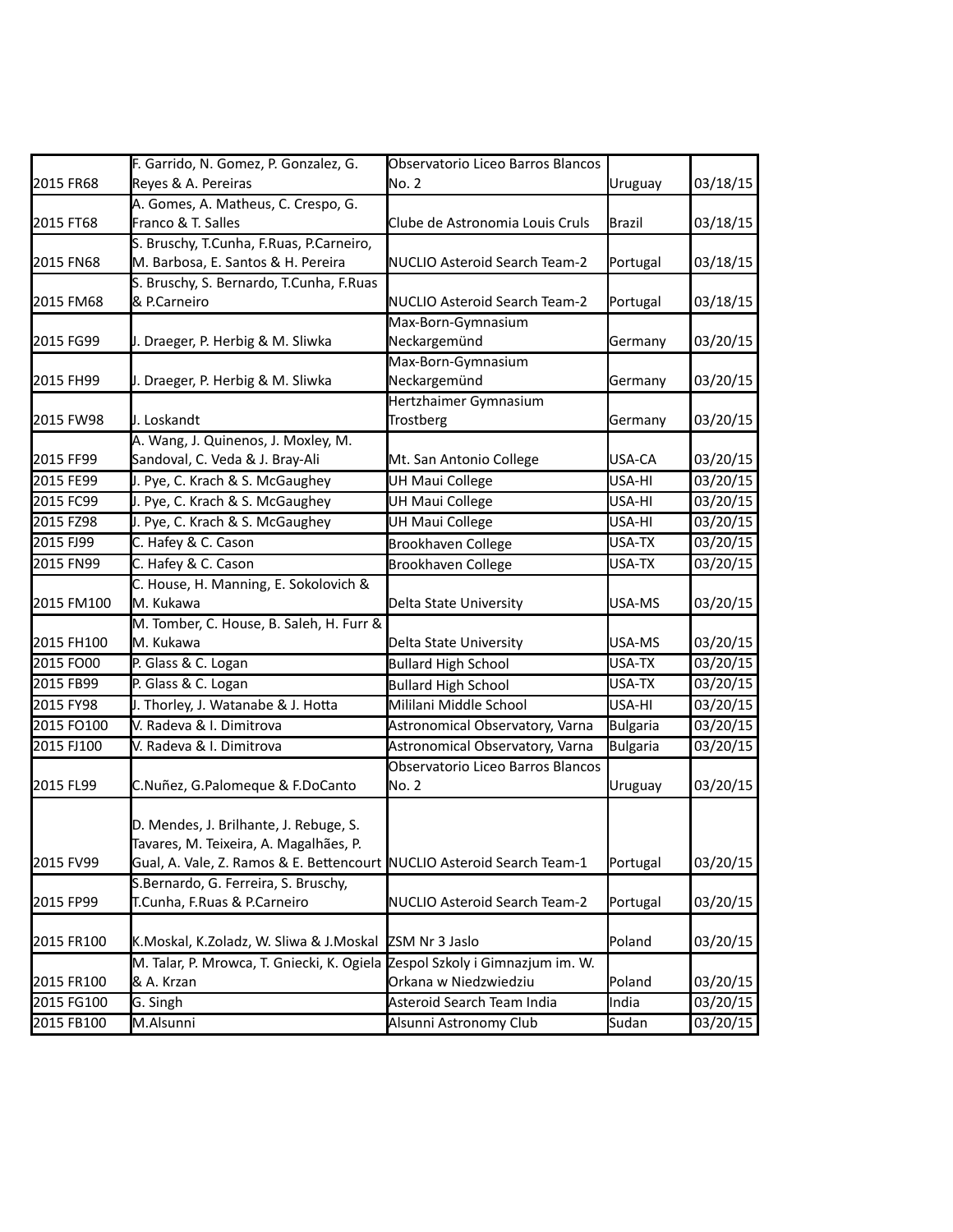| <u>Designation</u>        |  |
|---------------------------|--|
| NGD1003                   |  |
| NGD2001                   |  |
| NGD4002<br>MBG3001        |  |
| HGT0001                   |  |
| KWH1501                   |  |
| KWH1503                   |  |
| KWH1507<br>PSU0007        |  |
| PSU0008                   |  |
| MSC0001                   |  |
| MSC0002                   |  |
| CCC0074                   |  |
| MAY1701                   |  |
| MAY3173                   |  |
| DCH0030                   |  |
| <b>TCA0023</b>            |  |
| <b>JGD4001</b><br>ľ       |  |
| NGD4002                   |  |
| MBG2001                   |  |
| PPG1031                   |  |
| JCS0005                   |  |
| <b>HDA1004</b><br>HDA1005 |  |
| LGL5061                   |  |
| BGE0053                   |  |
| KWH1512                   |  |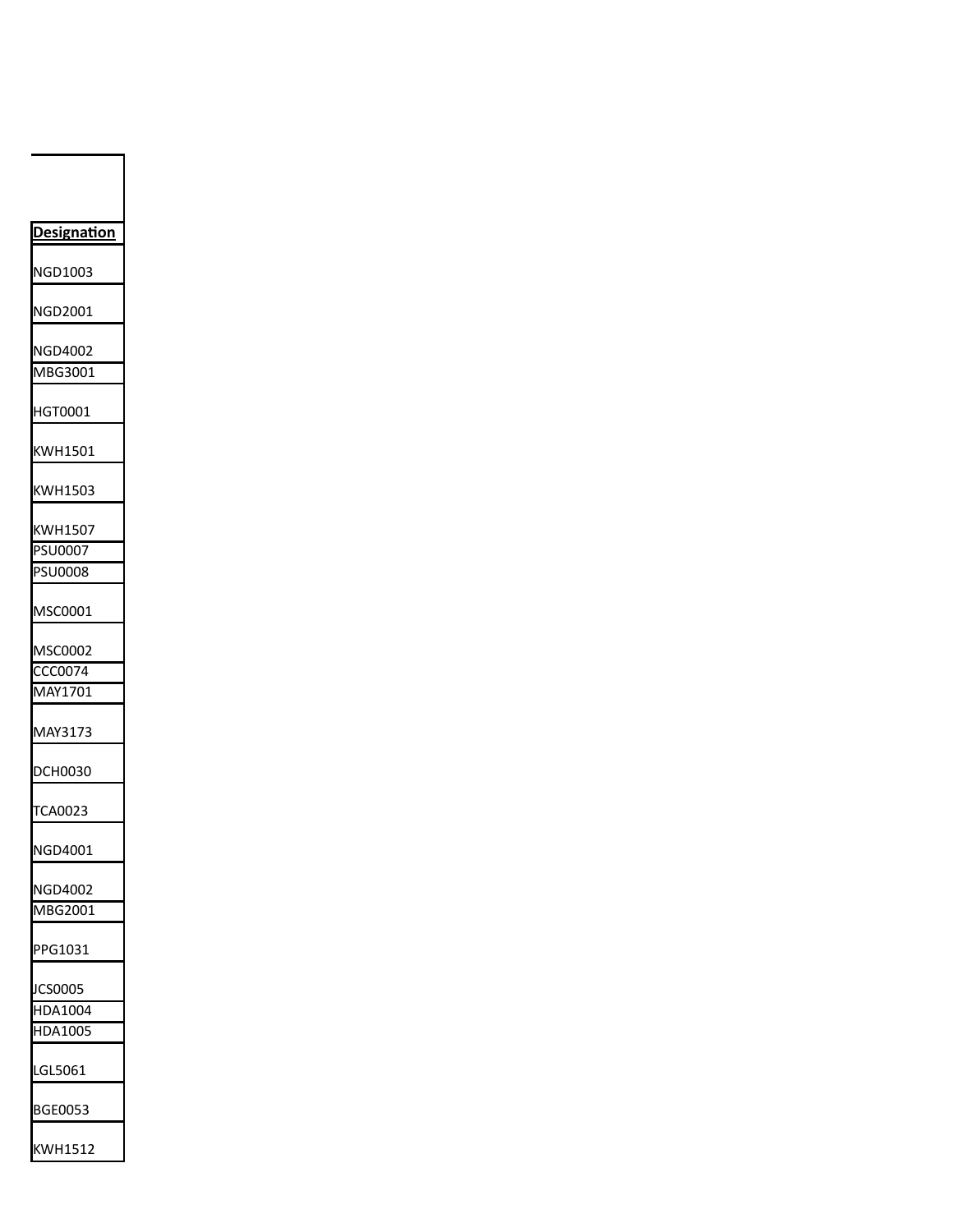| CBG2000        |
|----------------|
| CBG2001        |
| PSU0010        |
| MAU1019        |
|                |
| MAU1025        |
| CHS0004        |
| MAY3241        |
| BHC1004        |
|                |
| DCH0033        |
| DCHS0034       |
| DSU0006        |
| PAO0012        |
| PAO0013        |
|                |
| OBB0009        |
| FRY0003        |
|                |
| LMC0006        |
| LMC0007        |
| LMC0008        |
| CCM0004        |
| ESO0003        |
| ESO0004        |
| CMC8016        |
| PLE1002        |
| PLE1002        |
| JCS0010        |
| <b>BGE0055</b> |
| PSU0011        |
| WWW0057        |
| MHS0010        |
| VSR01          |
| 'SRO1          |
| FR0011         |
|                |